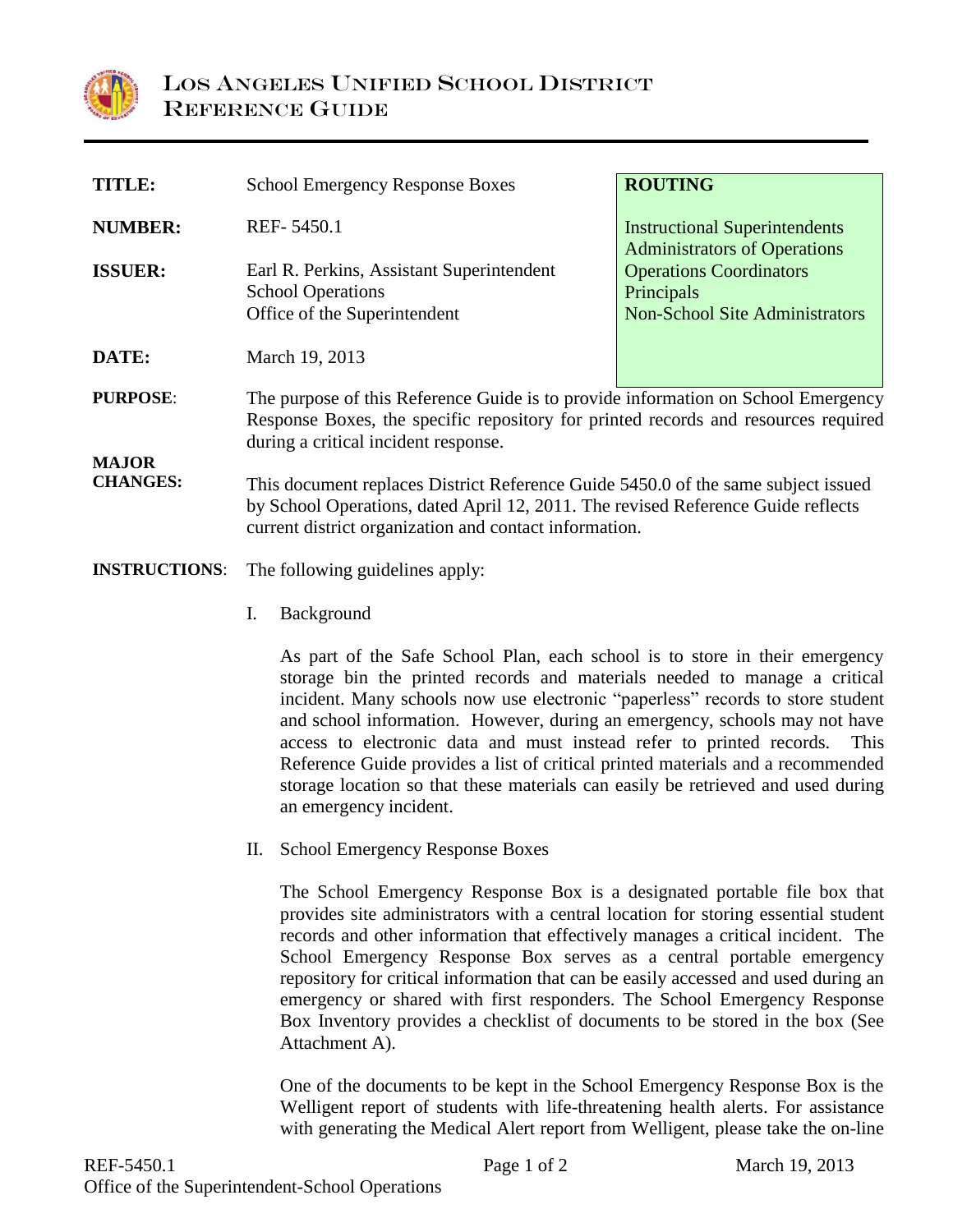

Learning Zone training course, *STEPS 422: Identifying Your Most Vulnerable Students*.

Because it contains student and staff information, some of which is confidential, the School Emergency Response Box must be kept in a secure location and be readily available in an emergency. Schools can keep the boxes in the locked emergency supply bin or in an alternate secure, central location where it can easily be retrieved during an emergency. Specific staff members should be assigned to bring the School Emergency Response Box to the school's command post during each school emergency. Schools are expected to practice retrieving the box during every evacuation drill.

The contents of the box must be kept current. Schedule regular print-outs of computerized reports, including whenever changes are made in the school calendar or schedule, and print extra copies to include in the box. Additional information relevant to the emergency operations of the school should also be stored in the box.

In the event that a campus must be evacuated and students moved to another facility, School Emergency Response Boxes are to travel with the school incident command team, since it contains critical information needed to reunite students and parents.

# III. DISTRIBUTION OF SCHOOL EMERGENCY RESPONSE BOXES

School Emergency Response Boxes were initially distributed to schools at the beginning of the 2006-2007 school year. Schools built after that school year received School Emergency Response Boxes before the campus opened to students. Every elementary school received one box, every middle school received two, and every high school received three boxes. Schools can purchase additional boxes through the District Warehouse using Commodity Code 345- 32-48385.

**RELATED RESOURCES:** *Safe School Plan volume 2: Response* Reference Guide 5451.1 *School Site Emergency/Disaster Supplies,* dated March 1, 2013 For training support, please check the Safety Training in Emergency Preparedness at Schools (STEPS) website: http://steps.lausd.net

# ASSISTANCE: For assistance or further information please contact School Operations, Office of Emergency Services at (213) 241-3889.